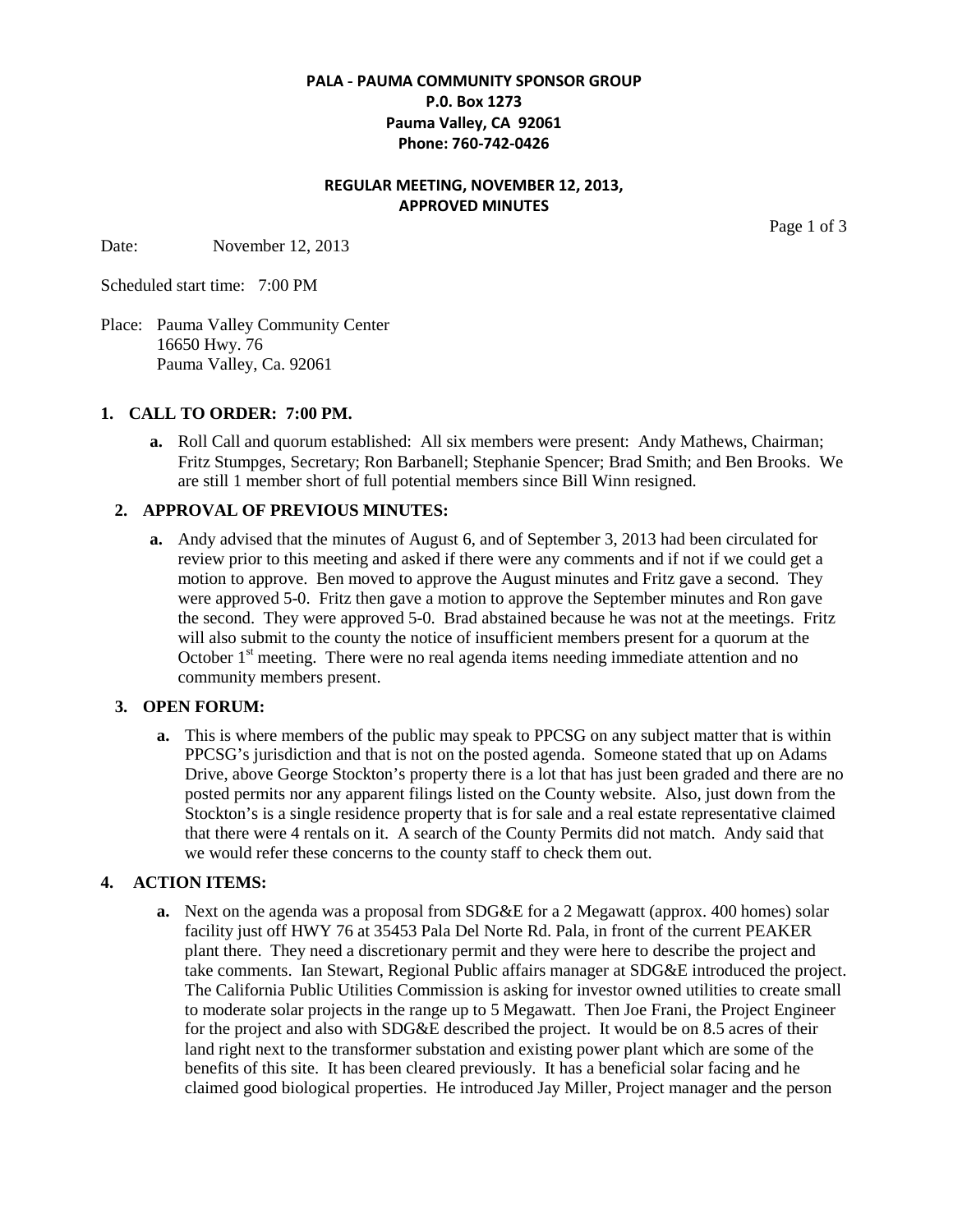have worked previously on several projects. Troy Strand, their owner and founder, said that who interfaces with the proposed contractor, Independent Energy Solutions and with whom they were a small, 25 person local company that had been around 15 years and that they would also use local labor and this project was very important to them. Ron then asked why anyone would want to place a big solar farm right on the gateway to this pristine valley where everyone would have to look at it. Ian explained that California is requiring 33% of their electricity be from renewable sources by 2020 and that this is a perfect location per above reasons, including local generation not requiring new transmission lines, and that it would be shielded from view by new vegetation. They replied that they would join with the Peaker Plant plan for hedges and trees to block the view from the road. A resident complained that this would add to the horrible view from all other directions. They were asked if they had a performance bond and if they would be paying a prevailing wage and they replied affirmative to both. Ron asked if there was more land that they would also be developing in this way should this one work out. He still feels that there are many controls placed on the appearance of everyone else's houses, businesses, etc.; so why would these arrays be left without control? They replied that they did own more land but that the current plans are just for this limited experimental project and the adjacent land is not as desirable for development. They were also asked about what comparable sites were considered and they replied that there were about 10 sites and now it is down to 3. They were asked if there were any toxic or hazardous chemicals involved and there are basically none. Ron asked if there was an EIR associated with the project and they replied none had been prepared yet, but the county was starting out suggesting that it was a MND (Minimum Negative Declaration). Andy said that since this was a less than 10 acre development that it fell under a discretionary permit issued by the DPDS with no EIR or Planning or Board review or approvals. They replied that the county was currently stipulating a needed rezone needed to move the land out from agricultural. They stated that they were still in initial discussions, such as this presentation, and that no actual application for a permit had been made yet. When questioned about the Peaker Plant land they replied that it was all one parcel and that the current plant was allowed on agricultural zoned land. They feel that this is pretty unfair to require the complete rezone now after what has already been done. Andy asked Fritz how the plant was planned and he replied that it was just presented as it was going in and we were allowed to suggest that they provide the vegetation to hide it from the roadway. Ron asked about the projected accumulative impacts to which they said that that would come out more when they got into the MND. When pressed for biological impacts they replied that they believed that from the non-native grassland designation, they were not impacting any sensitive species but that it fell under a general habitat loss for biology. Andy asked about the fire impact and they replied that county fire has required a 10,000 gallon reserve tank on site supplied by trucked in water trucks. County has also directed them to begin discussions with the local county fire authority and plan for annexation into it as part of the proposed project. Fritz asked if this project might be seen as SDG&E wanting to get a monopoly on solar also, with their new distribution fees which were planned for others and really hurt their projected profitability. They replied that this project was an experimental one and a directive from the PUC only. Ben asked if this project would be cost competitive with the gas plant there or was this just to meet some governmental mandate? They could only say that there are many mandates but that they are trying to balance the need for solar and gas energy. Andy said that we would see them back after this scoping plan moves forward. He added that the community is not desirable of more eyesores and are concerned with the effectiveness of the proposed camouflage. We are also concerned about future expansions and would ask you to commit to no further expansion on that site. And finally he asked that they consider providing adequate right away for the expansion of HWY 76 as this is one of the few straight a ways available for passing.